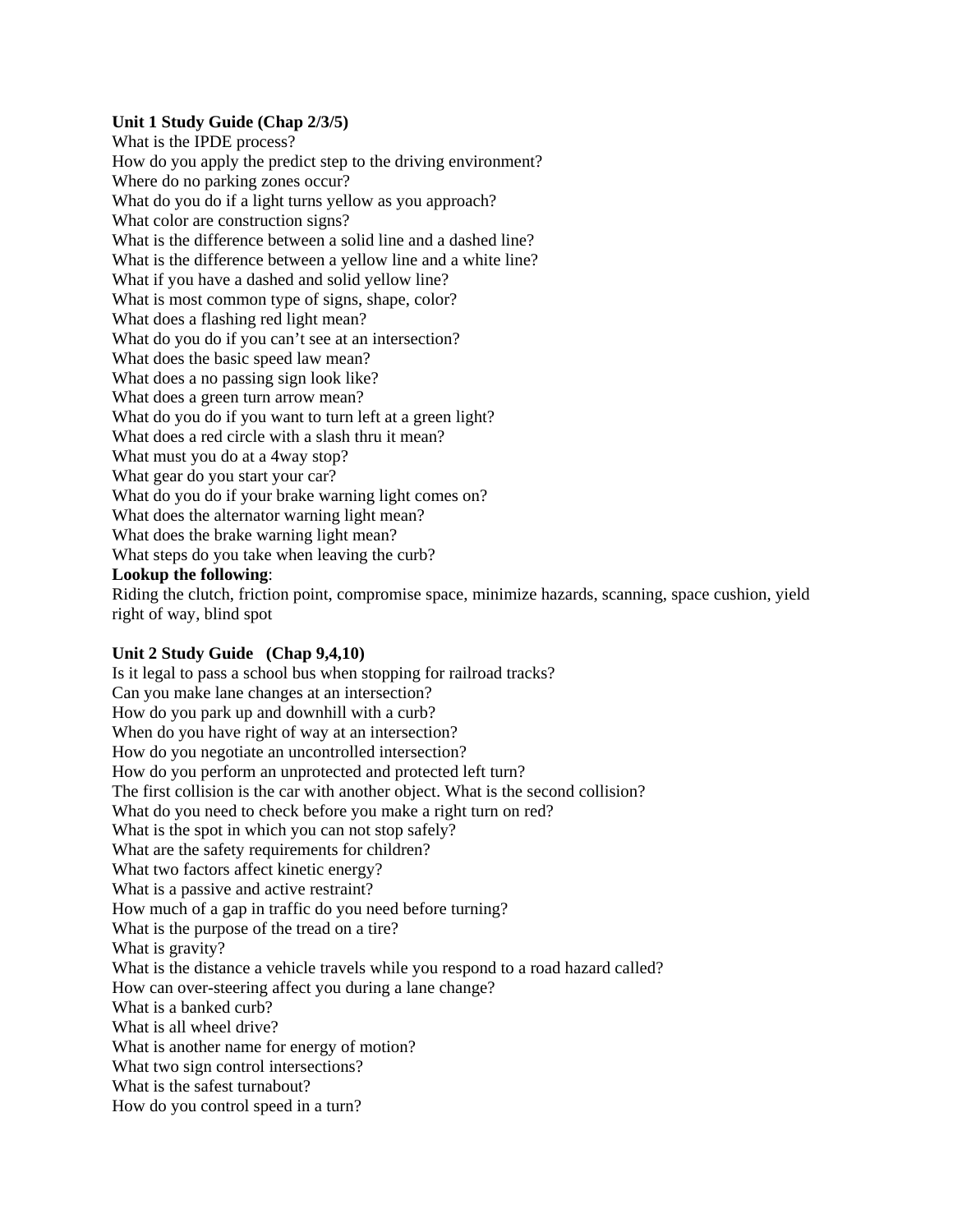Where is the chance of collision the greatest? What is a stale green light? What factors affect traction? What is a protected green arrow? What does it allow you to do? What is under-steering? How do you back around the corner?

## **Unit 3 Study Guide (Chap 8/9/14)**

How do you pass a large truck? When is traction the worst during rain? How can you improve traction? Why are motorcycles difficult to see? Where are mopeds restricted from? What sort of braking control problems could a motorcyclist have? Why is it difficult to judge a motorcyclist speed/distance? What do you do when you follow a motorcycle? What do you do if you see a stopped school bus unloading kids? What about a Pace bus? How do you leave an alley? What does the driver behind you think when you ride the brake? How do you make a left on a one way street? What is a stale green light? How do you change lanes? How do you pass parked vehicles on your right? What is space cushion? Where is it illegal to pass another vehicle? What does it mean to cover the brake? Where might cars make sudden stops? How do you handle tailgaters? What is the point of no return? What is carbon monoxide poisoning? How does fatigue effect your driving? What is depth perception? How can emotions effect a driver? What is central vision? What is glare recovery time?

### **Unit 4 Study Guide (Chap 15,16,12)**

What factors need to be considered in selecting a safe speed? List rural driving situations that require increased following distance. What are the steps for entering a multilane rural highway? List the steps for passing another vehicle. When shouldn't you pass? What is an advisory speed limit? Where might you find one? How do you make a left turn on a multilane road? Can rural roadway conditions change? What types of surfaces might you encounter? **Define the following**: Escape path Path of travel Point of no return Velocitation Wolf pack Highway hypnosis